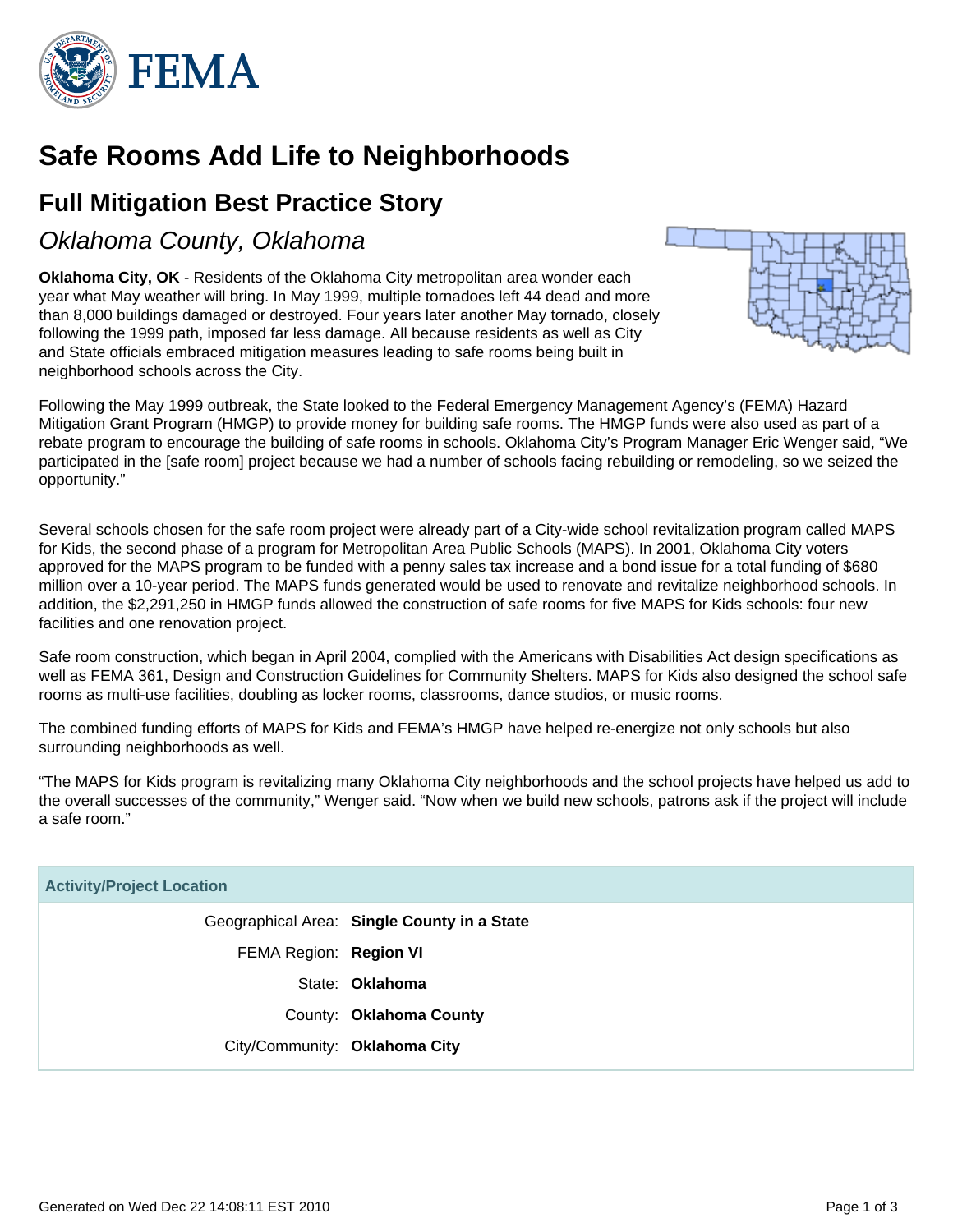| <b>Key Activity/Project Information</b> |                                                        |
|-----------------------------------------|--------------------------------------------------------|
| Sector: Public                          |                                                        |
| Hazard Type: Tornado                    |                                                        |
|                                         | Activity/Project Type: Safe Rooms/Community Shelters   |
|                                         | Structure Type: Concrete, Reinforced                   |
| Activity/Project Start Date: 04/2004    |                                                        |
| Activity/Project End Date: Ongoing      |                                                        |
|                                         | Funding Source: Hazard Mitigation Grant Program (HMGP) |
|                                         | Funding Recipient: Critical Facility - School          |
|                                         | Funding Recipient Name: Oklahoma City Public Schools   |
| Application/Project Number: 1401-280-R  |                                                        |

**Activity/Project Economic Analysis**

Cost: **\$2,291,250.00 (Actual)**

Non FEMA Cost:

#### **Activity/Project Disaster Information**

| <b>Mitigation Resulted From Federal</b><br>Disaster? Yes |
|----------------------------------------------------------|
| Federal Disaster #: 1401, 02/01/2002                     |
| Federal Disaster Year: 2002                              |
| Value Tested By Disaster? No                             |
| Repetitive Loss Property? No                             |

| <b>Reference URLs</b> |                                                                       |  |
|-----------------------|-----------------------------------------------------------------------|--|
|                       | Reference URL 1: http://www.okc.gov/ocmaps/index.html                 |  |
|                       | Reference URL 2: http://www.fema.gov/plan/prevent/saferoom/index.shtm |  |